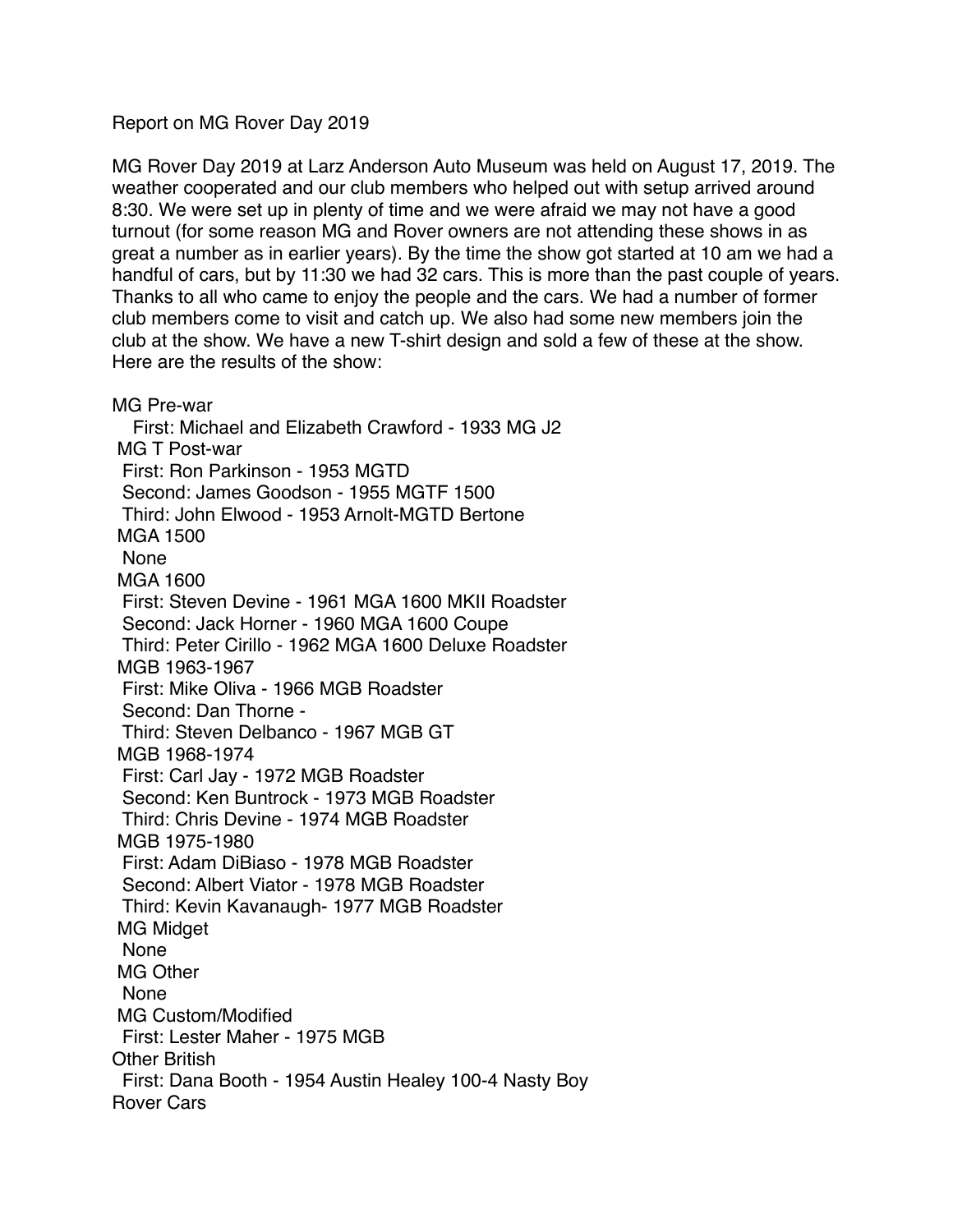First: Michael Stella - 1970 Rover 2000 TC Rover 4X4 First: Camden Crawford - 2011 Range Rover Sport

Crowd Favorite: James Goodson - 1955 MGTF 1500

We had a 50/50 raffle which Ira Cohen won \$45. The general raffle had a lot of items that went quickly. My thanks go to Moss Motors and Rock Auto as well as Harbor Freight. Thanks again to all those who participated and special thanks to Judy Pruitt, Ira Cohen, Dana Booth, and Dick Fabrizio for helping out. We gathered at Judy's for an after show beer and discussed the show as well as had a mini tech session on Ira's MGA. I look forward to next year as we endeavor to constantly improve the show.

Safety Fast,

Jack Horner President, Bay State MGA Club

MGAs at MG Rover Day 2019